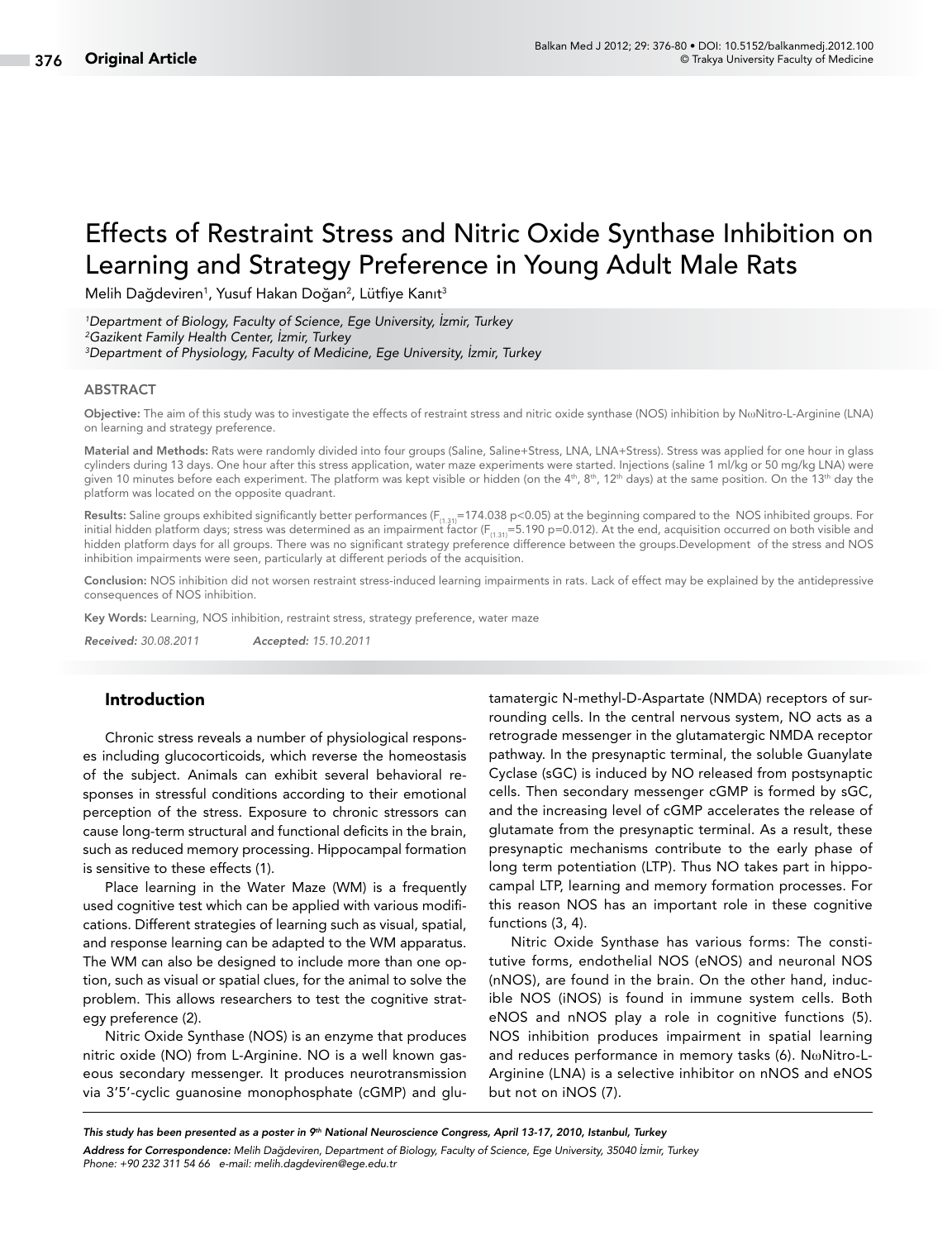The relationship between NOS and stress depends on the role of NO in pathological and physiological alterations during hippocampal responses to the stress. Stress-induced changes in nNOS expression levels have also been revealed (8). In some studies it was shown that NOS inhibition has antidepressive effects in rats under stress (9, 10). Nevertheless, little has been learned about the relevance of NOS inhibition and stress on learning. The purpose of this study was to investigate the effects of stress and NOS inhibition on cognitive learning abilities and strategy preference in rats by the WM task.

# Material and Methods

## Experimental Animals

Thirty-five male Sprague-Dawley rats (3-4 months old 220±40 g) were divided into four groups randomly: Control (Saline, n=9), Stress (Saline+Stress, n=9), NOS inhibition (LNA, n=9), NOS inhibition combined with Stress (LNA+Stress, n=8). Animals were kept under standard colonial conditions (4/5 animal per cage, 21±1ºC, 12 hours day/night cycle), food and water were available *ad lib*. Handling was done for each animal starting three days prior to and during the experiments. Animals were treated according to the European Communities Council directive (86/609/EEC). Ege University Animal Ethics Committee approved this study.

## Morris Water Maze Apparatus

A circular pool (130 cm Ø, 75 cm in height) was filled with water to a depth of 45 cm at 22±1°C. Water was colored by an opaque, non-toxic, water soluble, dark yellow dye. The water maze tank was virtually divided into four quadrants: south (S), west (W), north (N), and east (E). The platform was located on the NE position of the pool. The platform, when visible, protruded 2.5 cm above the water and when hidden was submerged 2 cm below water level. The water tank was located in a 3×4 m room and extramaze (spatial) cues included items such as posters, cages and two researchers.

## Monitoring and Recording

 Experiments were recorded by a camera and a video recorder. Images were captured by a tracker (HVS Image, UK) and processed by a computer with HVS-Water software. Escape latency (EC), path length (PL), swim speed (SS), and, on probe day, time spent in the quadrant where the platform had been during acquisition (TS) were recorded and analyzed.

## Stress protocol

Restraint stress was applied in glass cylinders (6.5 cm  $\varnothing$ , 15 cm in height) for one hour (8.30 am-9.30 am) during 13 days. Cylinders were designed to help ventilation but restrict mobility. After stress application, animals were taken to cages and after a one hour recess water maze experiments were started.

## Chemical Treatment

Each day, 10 minutes prior to swim tests, NωNitro-Larginine (LNA, 50 mg/kg Sigma 5501) or saline (1 mL/kg) was injected intraperitoneally to the animals. Non-LNA rats were injected with the same volume of saline as control.

## Experimental Protocol

In 1994 McDonald and White (11) developed a new experimental protocol for water maze that allows learning using visual and navigational cues. Kanit et al. (2) modified this protocol to research cognitive preferences.

Before the first trial, animals were placed on the platform to familiarize the location. Animals were then released sequentially from S point, allowed to find the platform and then taken to their cage, with at least 15 minutes between releases. Each animal was released from W-N-E points on the same day as done for S point. If an animal failed to find the platform in 30 seconds during the first trial of the first day, introducing was done. Introducing is accompanying an animal to the platform. Every day the starting point shifted in the clockwise direction. On the 1<sup>st</sup> to 3<sup>rd</sup>, 5<sup>th</sup> to 7<sup>th</sup>, 9<sup>th</sup> to 11<sup>th</sup> days, the platform was visible and on the  $4<sup>th</sup>$ ,  $8<sup>th</sup>$  and  $12<sup>th</sup>$  days the platform was hidden. During the whole experiment each animal was released 4 times each day, with either the visible or hidden platform.

On the 13<sup>th</sup> day, the probe trial was done by placing the platform visibly in the opposite direction (SW direction) to the initial location, and animals were tested for their strategy preference. Animals were released four times and intertrial intervals were at least 15 minutes for the probe trial. Only the data from first releases were assessed for the probe trial, because only this data can test the preference between a learned place and a novel, closer visible platform.

## Statistical analysis

The acquisition of place learning was evaluated by repeated measures analysis of variance (ANOVA) with EL, PL, SS as the dependent variables, and NOS inhibition, stress and days of testing as between and within subjects factors, respectively. Multifactorial and one way ANOVA was performed for probe trial dates and post-hoc analyses were applied as required. SPSS 17.0 program was used for all statistical analyses.

# Results

Three main parameters were recorded, processed and analyzed during the acquisition phase. EL is the time required by an animal to find the platform and is expressed in seconds. PL is the distance covered by an animal to reach the platform and is expressed in meters. SS is the speed of an animal and is expressed in meters per second. EL and PL are the two primary candidate measures for acquisition, however SS gives an idea about non-cognitive abilities or locomotor activity.

To detect the cognitive strategy preference, four parameters were recorded, processed and analyzed for the probe trial. EL, PL and SS parameters and also the percentage of time spent in the quadrant where platform was initially located (TS), for the first release of the first trial of probe day were recorded.

# Escape Latencies

*Visible Platform:* EL of all groups to find the platform decreased through days, thereby a main effect of days  $[F_{(1,31)}=39.499 \text{ p}$ <0.001] was observed. These results revealed that all groups of animals learned to find the platform and, at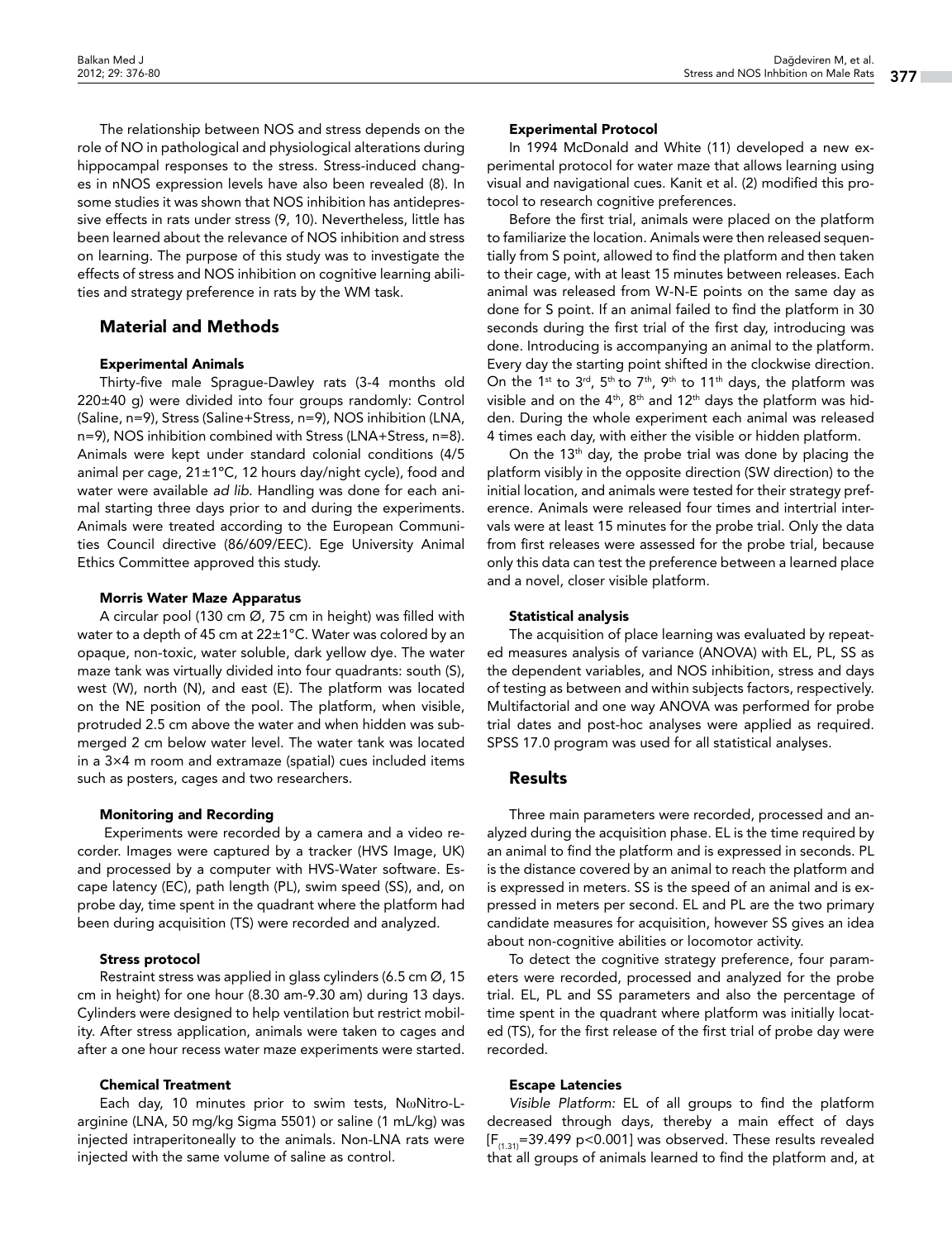

Figure 1. (A) On day 13, trial 1 The escape latency to the new platform and (B) percent time spent in the quadrant where the old platform had been during acquisition. Bars represent group averages ±SEM. Detailed statistical analyses are given in Section 3

the end of the study, all rats reached asymptotic level. NOS inhibition statistically significantly impaired the acquisition at the early phase when compared to control groups  $[F_{(1,31)}=174.038]$ p<0.05]. There was no statistically significant stress effect or any interaction of the other factors.

*Hidden Platform:* All groups learned to find the hidden platform's location rapidly  $[F_{(1,31)}=8.404 \text{ p}=0.001]$ . Stress statistically significantly arose as an impairment factor at early phase of hidden platform  $[F_{(1,31)}=5.190 \text{ p}=0.012]$ . NOS inhibition did not have any significant effect in the hidden platform days.

#### Path Length

*Visible Platform:* In subsequent days, rats used a shorter path to reach the platform  $[F_{(1,31)}=39.436 \text{ p} < 0.001]$ . On visible platform days, NOS inhibition statistically significantly impaired the acquisition  $[F_{(1,31)}=10.176 \text{ p} < 0.01]$  but stress had no effect on this factor.

*Hidden Platform:* Rats learned to find the platform quickly  $[F_{(1,31)}=9.656 \text{ p}=0.001]$ . Stress statistically significantly emerged as an impairment factor on acquisition at the early phase  $[F_{(1,31)}=4.283 \text{ p}=0.01].$ 

#### Swim Speed

Days emerged as a statistically significant factor  $[F_{(1,31)}=4.008 \text{ p}$ <0.01] with a visible platform. There was no significant difference between experimental groups, either with other factors of the visible platform or on any hidden platform date.

#### Probe Trial

On probe trial day according to the first releases, the escape latency of the control group was quicker and also the path length was shorter than in other groups; however, there was no significant difference between groups (Figure 1A).

There was also no significant difference between the groups in the time spent in the former quadrant of the platform (Figure 1B). When the swim speed values were evaluated, the control group had a better score, but it was not significantly different.

According to our results, all groups of animals preferred spatial strategy. When the data is examined generally, the control group performed better in finding the new platform location, but nevertheless there was no significant evidence supporting a difference between groups in strategy preference.

#### **Discussion**

Nitric Oxide Synthase inhibition, due to its physiological effects on the brain and vascular endothelial system, can induce a group of responses ranging from altering acquisition and cognitive functions to regulation of stress-related mechanisms. In this study we investigated the effects of restraint stress and NOS inhibition on learning and preference in young adult male rats.

Chronic stress mostly impairs acquisition in the WM, but there is still conflict about it. Some studies show chronic stress can enhance learning in the WM, and some studies demonstrate that there was no effect on learning (12-14). The various results in different studies arose from the different type of chronic stressors, application conditions, and durations. Also the type of data which was evaluated is very important (15). Our results showed that, at the beginning, stress affected rats negatively. On the fourth (first hidden platform) day, which corresponds to the probe day of a classical WM, stress emerged as a significant impairment factor on learning. The stress impaired acquisition at the early phase; was restored mostly on subsequent visible platform days (Figure 2 and 3). It is possible to say that stress precluded conceptual rather than perceptual learning in the initial phase.

NωNitro-L-Arginine was used to inhibit NOS, and LNA does not inhibit iNOS, as aforementioned (7). Scientists showed that nNOS is dramatically dominant to eNOS in the rodent brain (16). But NO involved in LTP is derived from eNOS instead of nNOS (17). NOS inhibition via LNA is appropriate in memory testing experiments. Inhibiting both nNOS and eNOS is essential in order to interrupt acquisition in brain. However, inhibiting eNOS has locomotor effects; non-selective NOS inhibitors increase blood pressure, which can alter performance by changing the muscular functions in learning and memory tests (18). A decrease in motor activity is an inevitable effect of NOS inhibition, especially with nonspecific NOS inhibitors (19). To gauge locomotor activity reduction, swim speed data is an alternative option. As previously reported in a sex difference study, the decrease in swim speed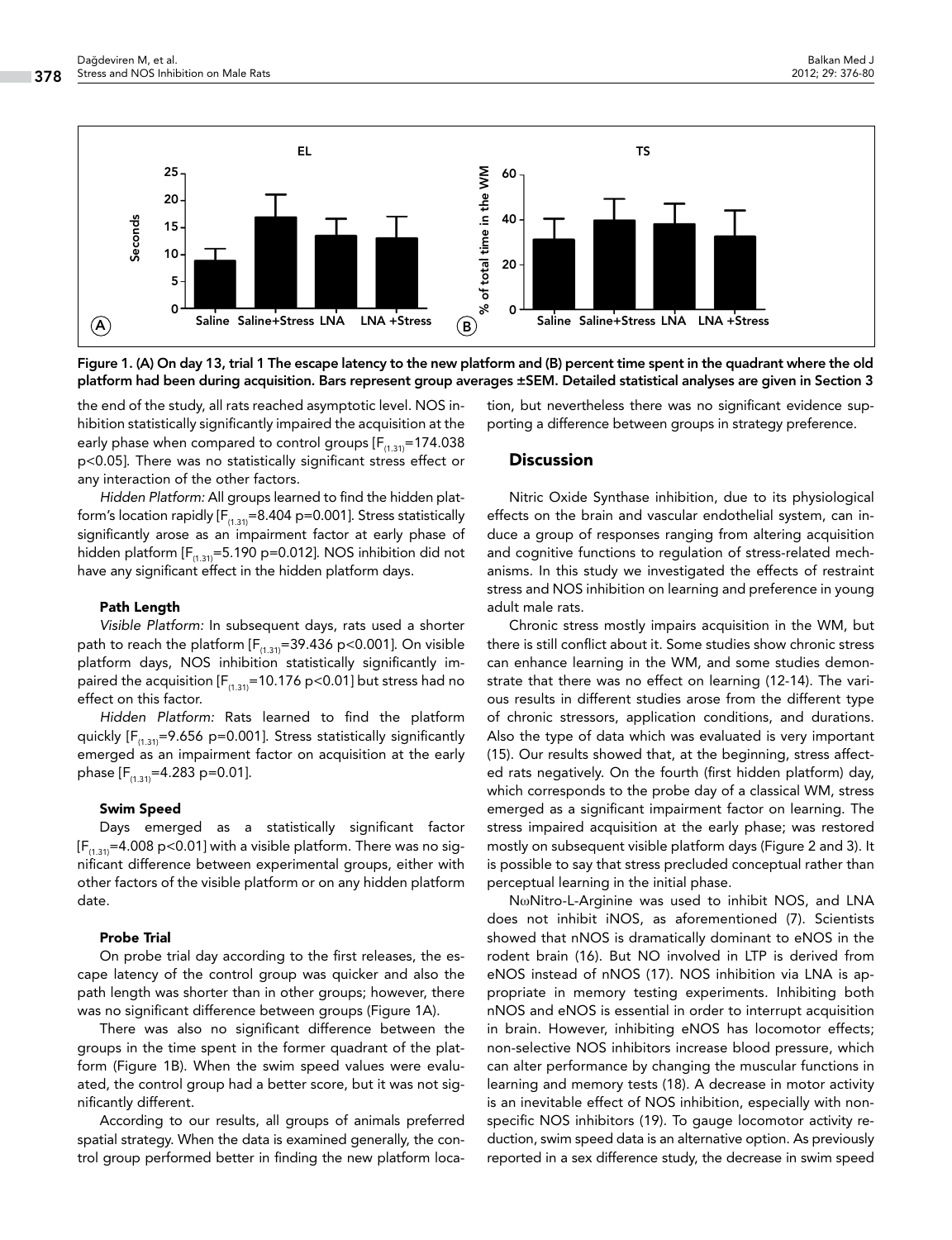

Figure 2. Mean escape latency (EL) during the acquisition of place learning with the platform visible (V) on days 1-3, 5-7, 9-11, and hidden (H) on days 4, 8, 12. Symbols represent group averages of all four trials on each day. Filled circles with solid lines represent the Saline group. Filled squares with dotted lines represent the Saline+Stress group. Open circles with solid lines represent the LNA group. Open squares with dotted lines represent the LNA+Stress group. Detailed statistical analyses are given in Section 3. For visual clarity, the error bars are not included in the figures



Figure 3. Mean path length (PL) during the acquisition of place learning with the platform visible (V) on days 1-3, 5-7, 9-11, and hidden (H) on days 4, 8, 12. Symbols represent group averages of all four trials on each day. Filled circles with solid lines represent the Saline group. Filled squares with dotted lines represent the Saline+Stress group. Open circles with solid lines represent the LNA group. Open squares with dotted lines represent the LNA+Stress group. Detailed statistical analyses are given in Section 3. For visual clarity, the error bars are not included in the figures

after NOS inhibition was apparent mostly in female rats (20). Our results confirm that there was no difference between NOS inhibited and saline-treated male rats. Also, stress did not affect the swim speed. In one study, 7-nitro-indazole was applied to inhibit nNOS selectively, to refrain from decreasing motor activity. The impairment was seen at the early phase, but at the late phase there was no impairment in radial arm maze (18). The results of this selective NOS inhibitor study and our findings are overlapping, which may suggest that the systemic effects of LNA have not biased our results. It was shown in some NOS inhibition studies that LNA has negative effects on acquisition at the early phase (20, 21). If the acquisition period was kept between four to seven days, the impairment was observed during the whole experiment (22, 23). However in longer acquisition periods, such as 12 days, the impairment gradually disappeared after the middle phase (20). Our results proved that, again, NOS inhibition impaired the acquisition during the earlymid phases and this impairment disappeared at the late phase.

In one study, antinociceptive effects of NOS inhibition emerged five days after the stress application, indicating that stress masked the antinociceptive effect of NOS inhibition for five days (24). Also, in several studies it was shown that NOS inhibition has antidepressive effects on rodents (9, 10, 25). It was demonstrated that restraint stress affects the NOS dependent nociceptive mechanisms of the hippocampus at the cellular level (8). There may be a strong relationship between NOS inhibition and stress. In our study, there was an increase instead of a decrease in the learning performance of NOS inhibition combined stress group at the beginning of the mid phase. In a knock-out nNOS study it was shown that learning was impaired in the WM and other learning experiments. However, it was concluded that little evidence exists for the antidepressive effects of NOS deficiency. Wultsh et al. (26) claimed that nNOS deficient animals should be used as a model for Alzheimer's disease or attention deficit disorder in order to emphasize the antidepressive effects of NOS inhibition.

Strategy preference may differ from strain to strain or male to female (2, 27). In this study, at the late phase of WM there was no difference between groups for the time and distance for reaching the platform (Figure 2 and 3), so we were able to investigate the preference on probe trial. Our results showed that there was no significant difference between groups according to their learning strategy preference (Figure 1). Previously it was displayed that there was a tendency in NOS inhibited male rats to prefer the new visual platform, like females, in strategy learning (20). It is ambiguous that NOS inhibition reveals a female type behavior pattern. According to our findings, there is no tendency toward female type behavior pattern in either the stressed, the NOS inhibited or the NOS inhibition combined stress groups. Because of these results, we suggested that, in NOS inhibition and stress groups, spatial preferences are more prominent than in controls.

## Conclusion

Our findings indicate that stress and NOS inhibition created impairment on acquisition particularly and at different periods. Stress especially impaired acquisition for the first